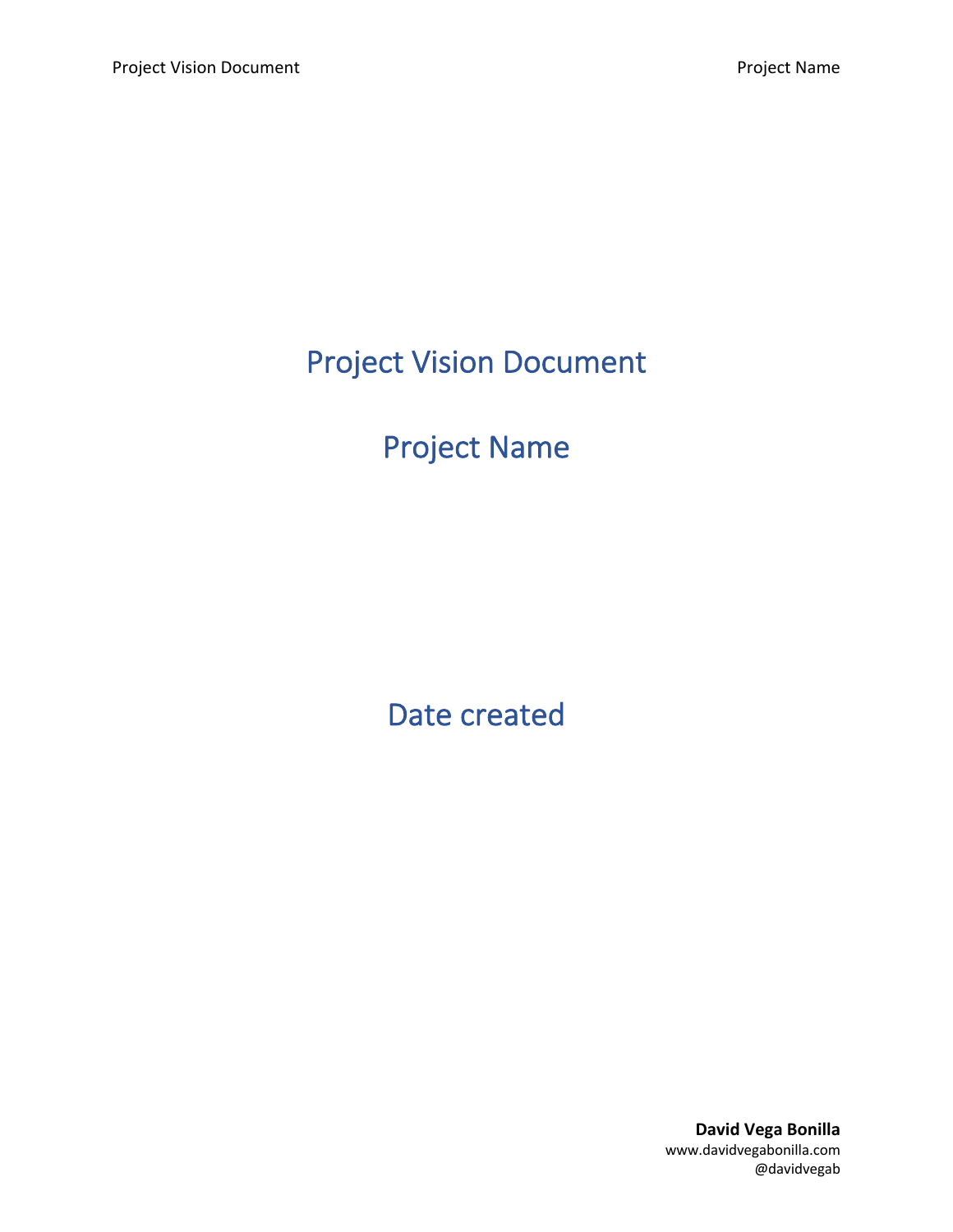# **Table of Contents**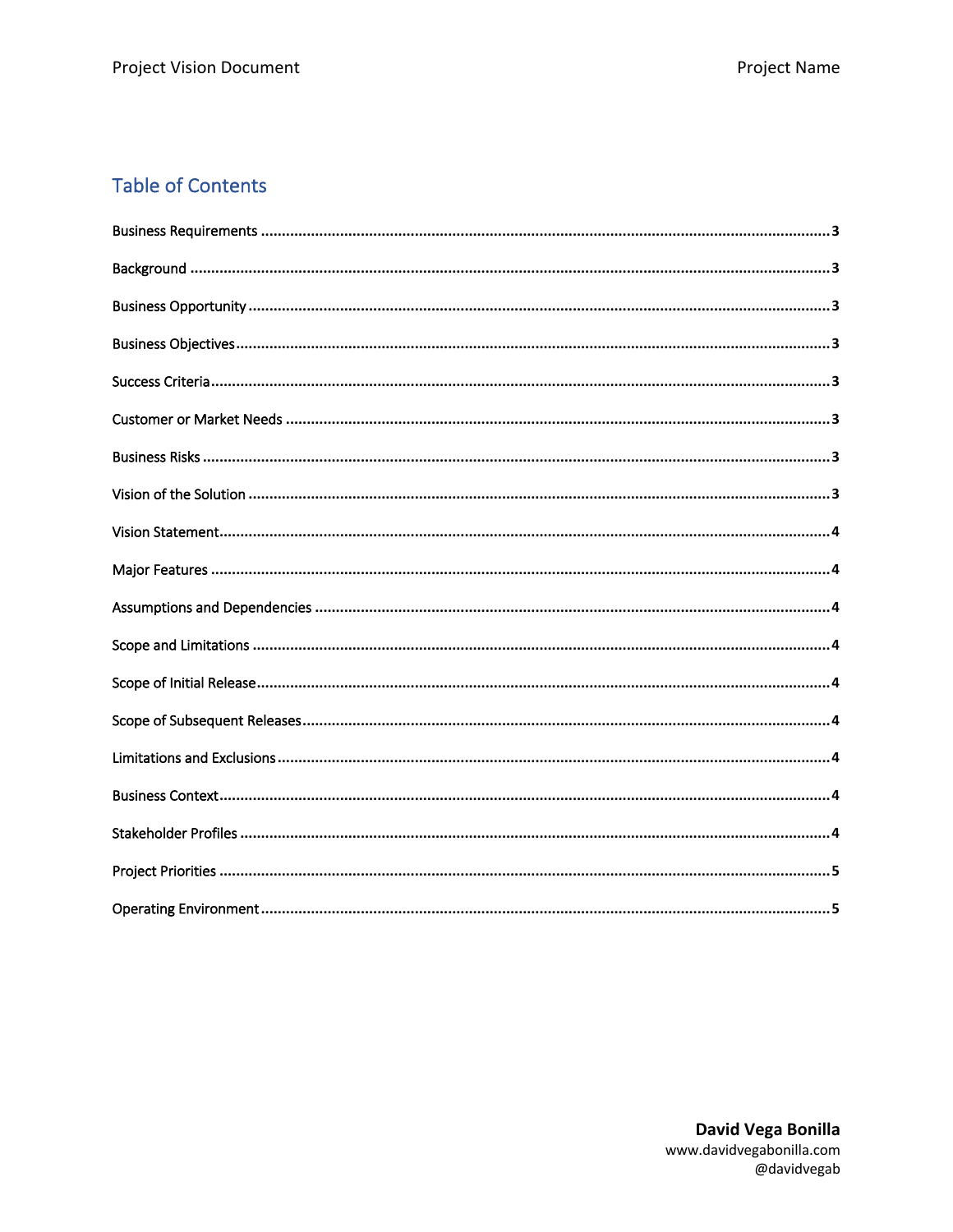#### Business Requirements

The business requirements provide the foundation and reference for all detailed requirements development. You may gather business requirements from the customer or development organization's senior management, an executive sponsor, a project visionary, product management, the marketing department, or other individuals who have a clear sense of why the project is being undertaken and the ultimate value it will provide, both to the business and to customers.

# **Background**

This section summarizes the rationale for the new product. Provide a general description of the history or situation that leads to the recognition that this product should be built.

# Business Opportunity

Describe the opportunity that exists or the business problem that is being solved. This may include a brief comparative evaluation of existing products and potential solutions, indicating why the proposed product is attractive. Identify the problems that cannot currently be solved without the product.

#### Business Objectives

Describe the important business objectives of the product in a way that is quantitative and measurable. This could include estimates of revenue or cost savings, return on investment analysis, or target release dates.

#### Success Criteria

Determine how success will be defined and measured on this project and describe the factors that are likely to have the greatest impact on achieving that success. Include things within the direct control of the organization, as well as external factors. Establish measurable criteria to assess whether the business objectives have been met.

#### Customer or Market Needs

Describe the needs of typical customers or market segments, including needs that are not yet met by the marketplace or by existing systems. You may wish to describe problems customers currently encounter that the new product will (or will not) address and how the product would be used by customers. Identify the customer hardware and software environment in which the product must operate.

#### Business Risks

Summarize the major business risks associated with developing this product, such as timing issues, user acceptance, implementation issues, or possible negative impacts on the business. Estimate the severity of the risks and identify any risk mitigation actions that could be taken.

#### Vision of the Solution

This section establishes a long-term vision for the system to be built to address the business objectives. This vision will provide the context for making decisions throughout the course of the product development life cycle. The vision should not include detailed functional requirements or project planning information

> **David Vega Bonilla** www.davidvegabonilla.com @davidvegab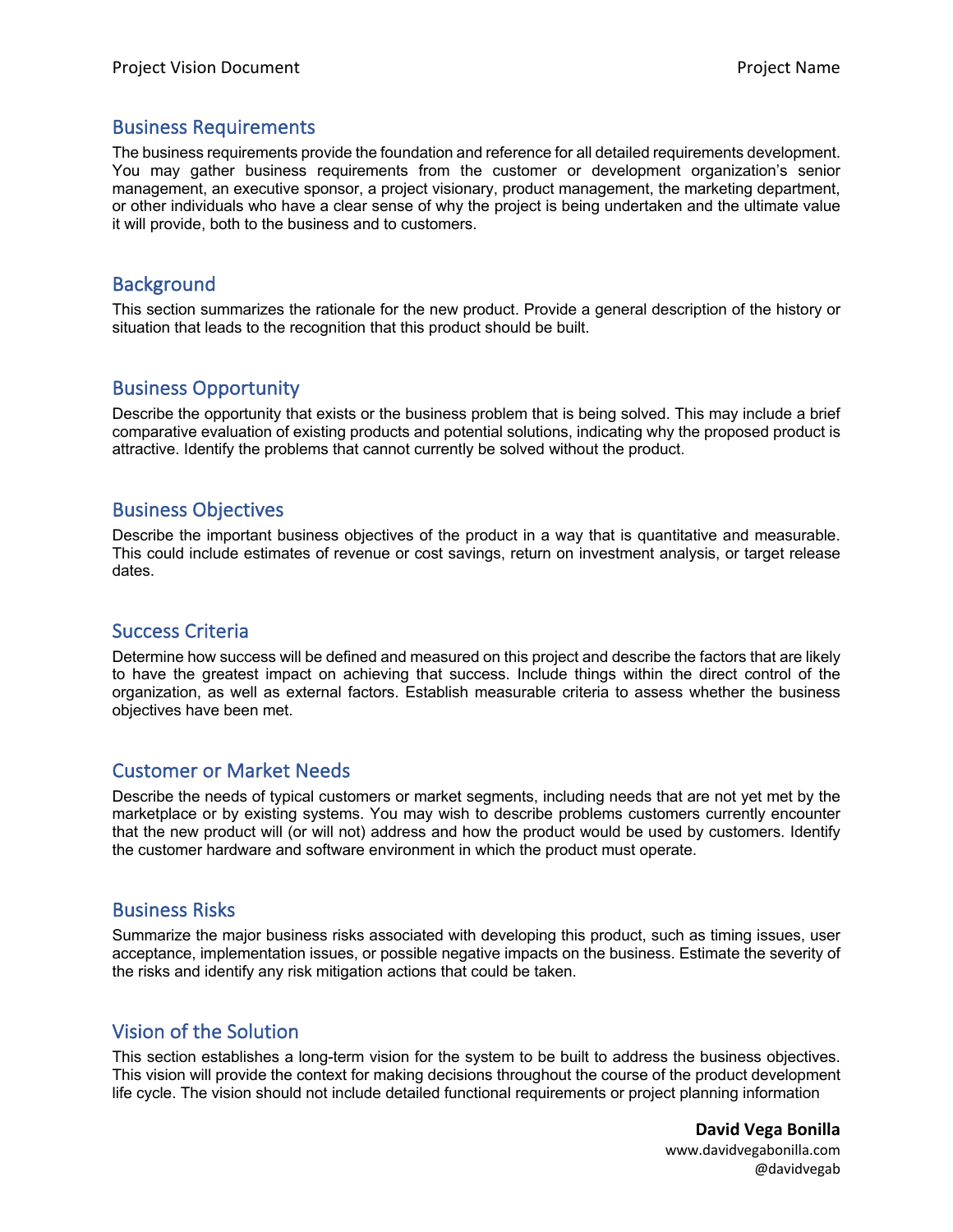#### Vision Statement

Write a concise vision statement that summarizes the purpose and intent of the new product and describes what the world will be like when it includes the product. The vision statement should reflect a balanced view that will satisfy the needs of diverse users as well as those of the developing organization.

#### Major Features

Include a numbered list of the major features of the product, emphasizing those features that distinguish it from previous products. Specific user requirements and functional requirements may be traced back to these features.

#### Assumptions and Dependencies

Record any assumptions that were made when conceiving the project and writing this vision and scope document. Note any major dependencies the project must rely upon for success, such as specific technologies, third-party vendors, development partners, or other business relationships.

#### Scope and Limitations

The project scope defines the concept and range of the proposed solution. It's also important to define what will not be included in the product. Clarifying the scope and limitations helps to establish realistic expectations of the many stakeholders.

# Scope of Initial Release

Describe the intended major features that will be included in the initial release of the product.

# Scope of Subsequent Releases

If a staged evolution of the product is envisioned over time, indicate which major features will be deferred to later releases.

#### Limitations and Exclusions

Identify any product features or characteristics that a stakeholder might anticipate, but which are not planned to be included in the new product.

#### Business Context

This section summarizes some of the business issues around the project, including profiles of major customer categories, assumptions that went into the project concept, and the management priorities for the project.

# Stakeholder Profiles

Stakeholders are individuals, groups, or organizations that are actively involved in a project, are affected by its outcome, or can influence its outcome (RACI Matrix).

> **David Vega Bonilla** www.davidvegabonilla.com @davidvegab